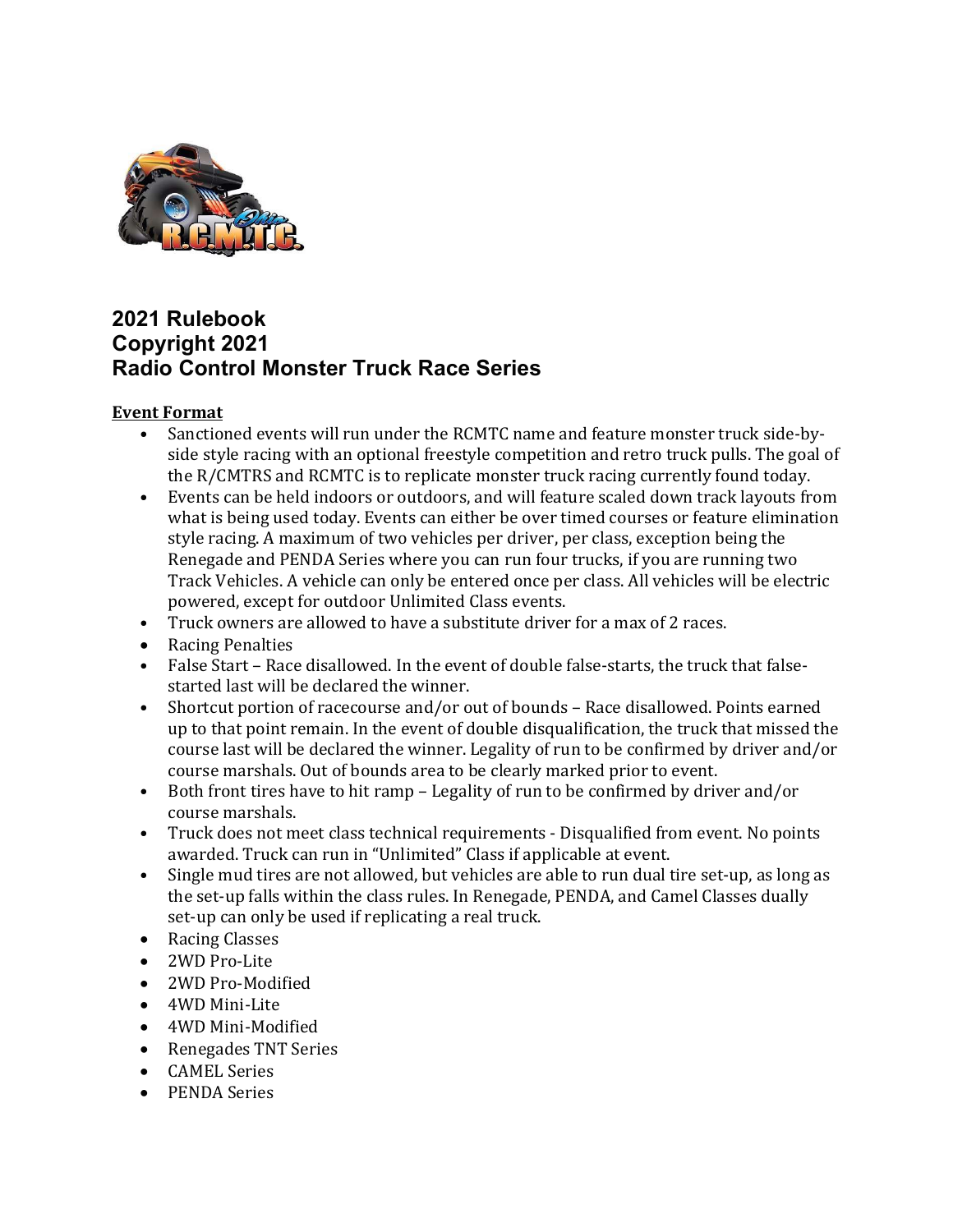- Thunder Nationals
- Tough Trax
- 4WD 2.2-Lite
- 4WD 2.2-Modified
- 4WD Pro-Lite
- 4WD Pro-Modified
- Unlimited
- 2WD Pro-Lite
- Open to all truck kits having 2WD or as listed below and needs to resemble a monster truck. This includes (but not limited to) the Tamiya Blackfoot/Lunchbox/Beetle, Traxxas Stampede/Monster Trucks, and HPI Wheely/Crawler King. Other 2wd designs may also be used, but must meet all requirements below.
- All aftermarket chassis and sway bars allowed.
- Oil-filled shocks allowed. Quantity and mounting locations unlimited.
- Battery pack limited to a maximum single 7.4V (2s) LiPo or up to a 7 cell sub-C size (8.4V). Only hard-shell protected LiPo batteries allowed. Low voltage cut-off required with LiPo batteries. LiPo batteries must be charged in LiPo charging sack.
- One closed-end bell brushed motor allowed, with a maximum limit of 15T 540 or 12T 550 can motors allowed.
- Competitor may modify steering. All aftermarket steering kits allowed. Rear steering may be locked.
- Aftermarket Electronic Speed Controller(s) (ESC) allowed.
- Onboard traction/drift device (i.e. Spektrum AVC, Traxxas TSM, etc.) or gyro's not permitted.
- 2WD Pro-Modified
- Open to all truck kits having 2WD or as listed below and needs to resemble a monster truck. This includes (but not limited to) the Tamiya Blackfoot/Lunchbox/Beetle, Traxxas Stampede/Monster Trucks, and HPI Wheely/Crawler King. Other 2wd designs may also be used, but must meet all requirements below.
- All aftermarket chassis and sway bars allowed.
- Oil-filled shocks allowed. Quantity and mounting locations unlimited.
- Battery pack limited to a maximum single 11.1V (3s) LiPo or up to a 10 cell sub-C size. Only hard-shell protected LiPo batteries allowed. Low voltage cut-off required with LiPo batteries. LiPo batteries must be charged in LiPo charging sack.
- Any brushed or brushless motor allowed, with a maximum limit two motors. Aftermarket pinions allowed.
- Competitor may modify steering. All aftermarket steering kits allowed. Rear steering may be locked.
- Aftermarket Electronic Speed Controller(s) (ESC) allowed.
- Onboard traction/drift device (i.e. Spektrum AVC, Traxxas TSM, etc.) or gyro's not permitted
- 4WD Mini-Lite
- Open to all solid axle truck kits having 4WD or as listed below and meets the restrictions below. This includes (but not limited to) the HPI Wheely/Crawler King, Axial AX10/SCX10/Wraith/Ridgecrest/SMT10, Redcat Everest, and Vaterra Ascender. Other solid axle designs may also be used, but must meet all tire, dimension and suspension restrictions below.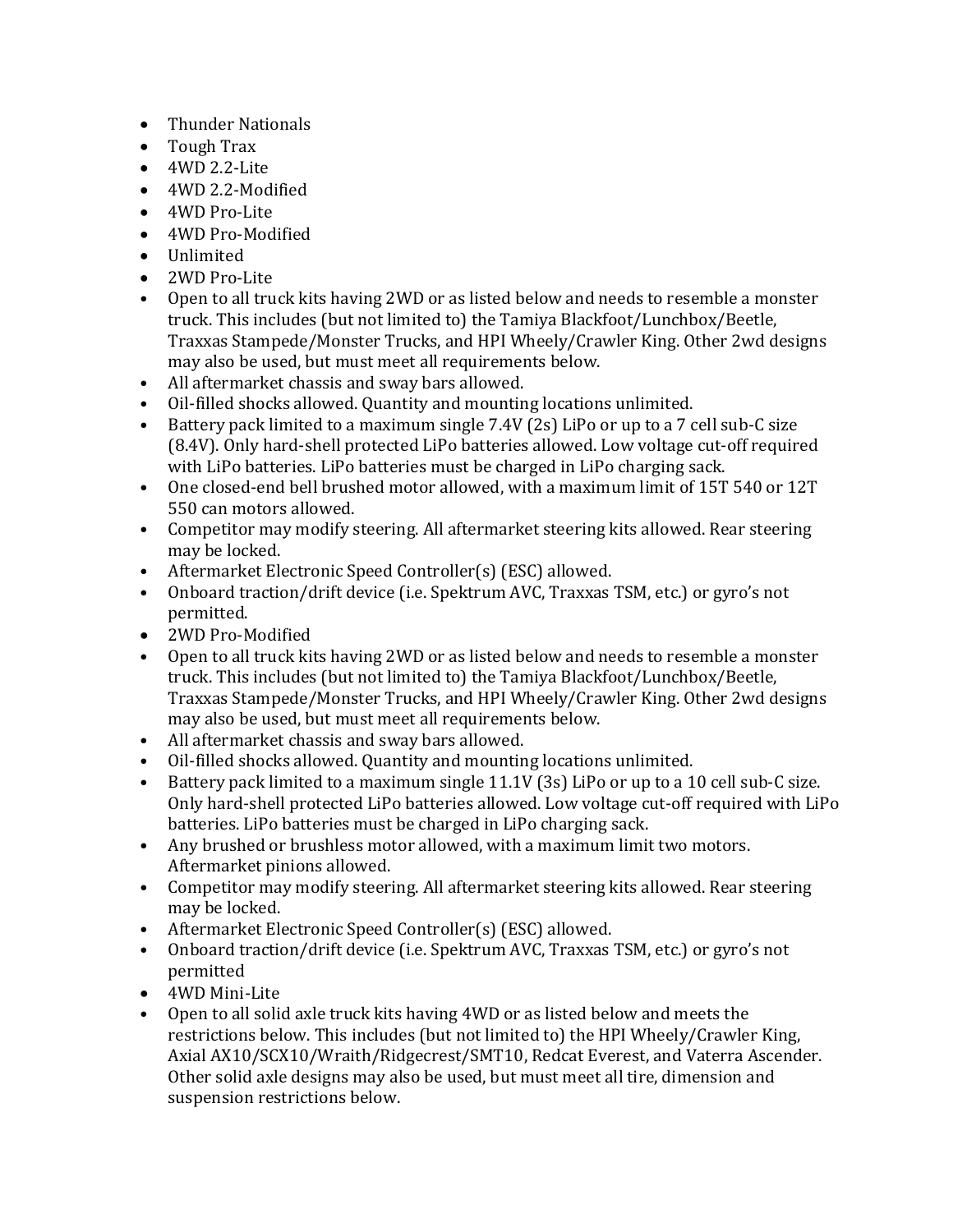- Vehicles must replicate a monster vehicle with monster tires.
- All aftermarket chassis and sway bars allowed. Maximum Vehicle Width is 12.5" and Maximum wheelbase is 12.5".
- Oil-filled shocks allowed. Quantity and mounting locations unlimited.
- Battery pack limited to a maximum single 7.4V (2s) LiPo or up to a 7 cell sub-C size (8.4V). Only hard-shell protected LiPo batteries allowed. Low voltage cut-off required with LiPo batteries. LiPo batteries must be charged in LiPo charging sack.
- One closed-end bell brushed motor allowed, with a maximum limit of 15T 540 or 12T 550 can motors allowed. Aftermarket spur/pinion gears allowed.
- Competitor may modify steering. All aftermarket steering kits allowed. Rear steering may be locked.
- Aftermarket Electronic Speed Controller(s) (ESC) allowed.
- Onboard traction/drift device (i.e. Spektrum AVC, Traxxas TSM, etc.) or gyro's not permitted.
- Trucks must run 2.2 tire/wheel sizes. 2.2" max outside bead diameter allowed. Inner bead can be 3.0 -3.2", if using Traxxas Monster Jam (or similar) wheel. 1.89 Tamiya rims and Lunchbox/Midnight Pumpkin tires can also be used.
- Trucks may use any available monster truck tires with Chevron "V style" tread, 5.4" tall or less, but not shorter than 4". This includes (but not limited to) Axial, Tamiya, Traxxas, Imex, Pro-Line, RC4WD, and HPI tires. Tread modifications allowed. Foam tires not allowed. Foam inserts may be used inside tires.
- 4WD Mini-Modified
- Open to all solid axle truck kits having 4WD or as listed below and meets the restrictions below. This includes (but not limited to) the HPI Wheely/Crawler King, Axial AX10/SCX10/Wraith/Ridgecrest/SMT10, Redcat Everest, and Vaterra Ascender. Other solid axle designs may also be used, but must meet all tire, dimension and suspension restrictions below.
- Vehicles must replicate a monster vehicle with monster tires.
- All aftermarket chassis and sway bars allowed. Maximum Vehicle Width is 12.5" and Maximum wheelbase is 12.5".
- Oil-filled shocks allowed. Quantity and mounting locations unlimited.
- Battery pack limited to a maximum single 11.1V (3s) LiPo or up to a 10 cell sub-C size. Only hard-shell protected LiPo batteries allowed. Low voltage cut-off required with LiPo batteries. LiPo batteries must be charged in LiPo charging sack.
- Any brushed or brushless motor(s) allowed, with a maximum limit two motors. Aftermarket pinions allowed.
- Competitor may modify steering. All aftermarket steering kits allowed. Rear steering may be locked.
- Aftermarket Electronic Speed Controller(s) (ESC) allowed.
- Onboard traction/drift device (i.e. Spektrum AVC, Traxxas TSM, etc.) or gyro's not permitted.
- Trucks must run 2.2 tire/wheel sizes. 2.2" max outside bead diameter allowed. Inner bead can be 3.0 -3.2", if using Traxxas Monster Jam (or similar) wheel. 1.89 Tamiya rims and Lunchbox/Midnight Pumpkin tires can also be used.
- Trucks may use any available monster truck tires with Chevron "V style" tread, 5.4" tall or less, but not shorter than 4". This includes (but not limited to) Axial, Tamiya, Traxxas, Imex, Pro-Line, RC4WD, and HPI tires. Tread modifications allowed. Foam tires not allowed. Foam inserts may be used inside tires.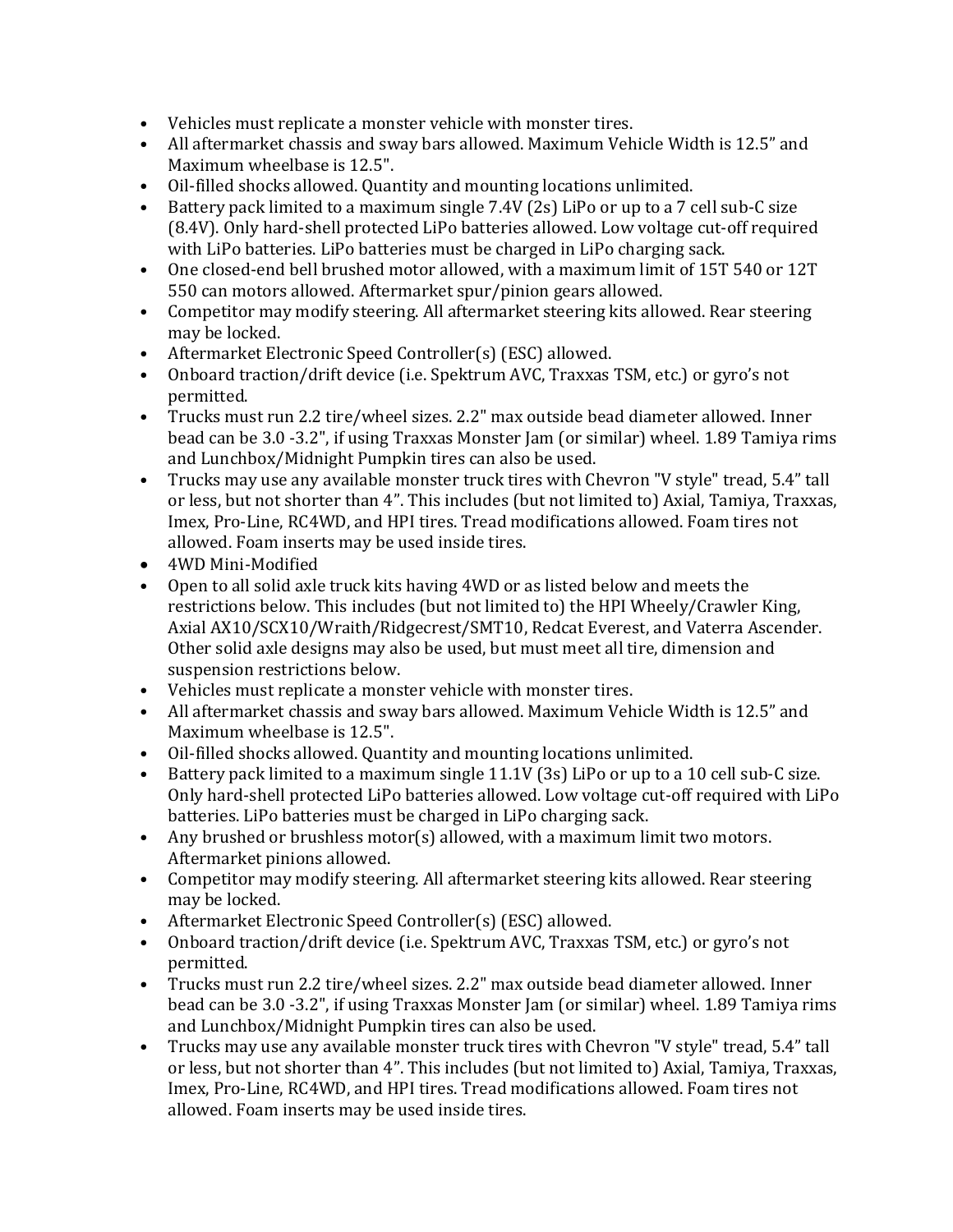- Renegades TNT Series
- Open to all solid axle truck kits having 4WD or as listed below. This includes (but not limited to) the Tamiya Clodbuster/Bullhead/Super Clod, Juggernaut. Other solid axle designs may also be used, but must meet all suspension requirements below.
- 3 or 4-Link suspension designs prohibited. Stock Juggernaut 1 or 2 suspension allowed. Sway bars prohibited.
- Wheelbase should be in general scale to real 1:1 truck being replicated, width should be max 15.4".
- Stock and aftermarket chassis allowed, but Clod-based trucks must use ladder bar suspension arms.
- A maximum of one aftermarket, closed/sealed-end bell brushed motors per axle allowed with a maximum limit of 45T each or higher. 540 sized motors only (no 550 cans). Steel aftermarket pinions allowed, but must maintain stock gearing. Brushless motors prohibited. Motors with accessible brushes (ones that can be replaced) prohibited.
- Lexan bodies allowed to replace hard bodies when applicable. Trucks must replicate a monster truck that ran in any series up to and including '90.
- Oil-filled shocks allowed.
- Limit of a single 6 cell sub-C size battery (5000 mah max.). A single 7.4V (2S) hard-shell protected LiPo battery is also allowed, Low voltage cut-off required with LiPo batteries. LiPo batteries must be charged in LiPo charging sack.
- Aftermarket steering links/kits allowed. 4WS allowed but not required.
- Onboard traction/drift device (i.e. Spektrum AVC, Traxxas TSM, etc.) or gyro's not permitted.
- Provisions for a tow hitch and/or hook point required. Some Retro events may feature sled pulling as part of the racecourse.
- Aftermarket Electronic Speed Controller(s) (ESC) allowed. Aftermarket radio/receivers allowed.
- Aftermarket ball bearings allowed.
- Minimum of a 2.5" wheel diameter. All tires must feature a "Chevron Tread" style. No tread modifications allowed. Foam inserts may be used inside tires. Dually style tractor tires allowed if replicating 1:1 vehicle. Allowed tires are: Kyosho USA-1, stock Clodbuster/Bullhead, Imex Dually (#8660), Ofna Monster Blazer, and JConcepts Firestorm and Golden Years. Others tires and rims may be allowed as long as you can show a picture of the truck that style of tire. Example dually tires and rims. May use 2.2 rims with Imex. 2.2 Pullers or JConcepts Rangers to replicate a 48" tire truck.
- CAMEL Series
- Open to all solid axle truck kits having 4WD or as listed below. This includes (but not limited to) the Tamiya Clodbuster/Bullhead/Super Clod, Juggernaut. Other solid axle designs may also be used, but must meet all suspension requirements below.
- 3 or 4-Link suspension designs prohibited. Stock Juggernaut 1 or 2 suspension allowed. Sway bars prohibited.
- Wheelbase should be in general scale to real 1:1 truck being replicated, width should be max 15.4".
- Stock and aftermarket chassis allowed, but Clod-based trucks must use ladder bar suspension arms.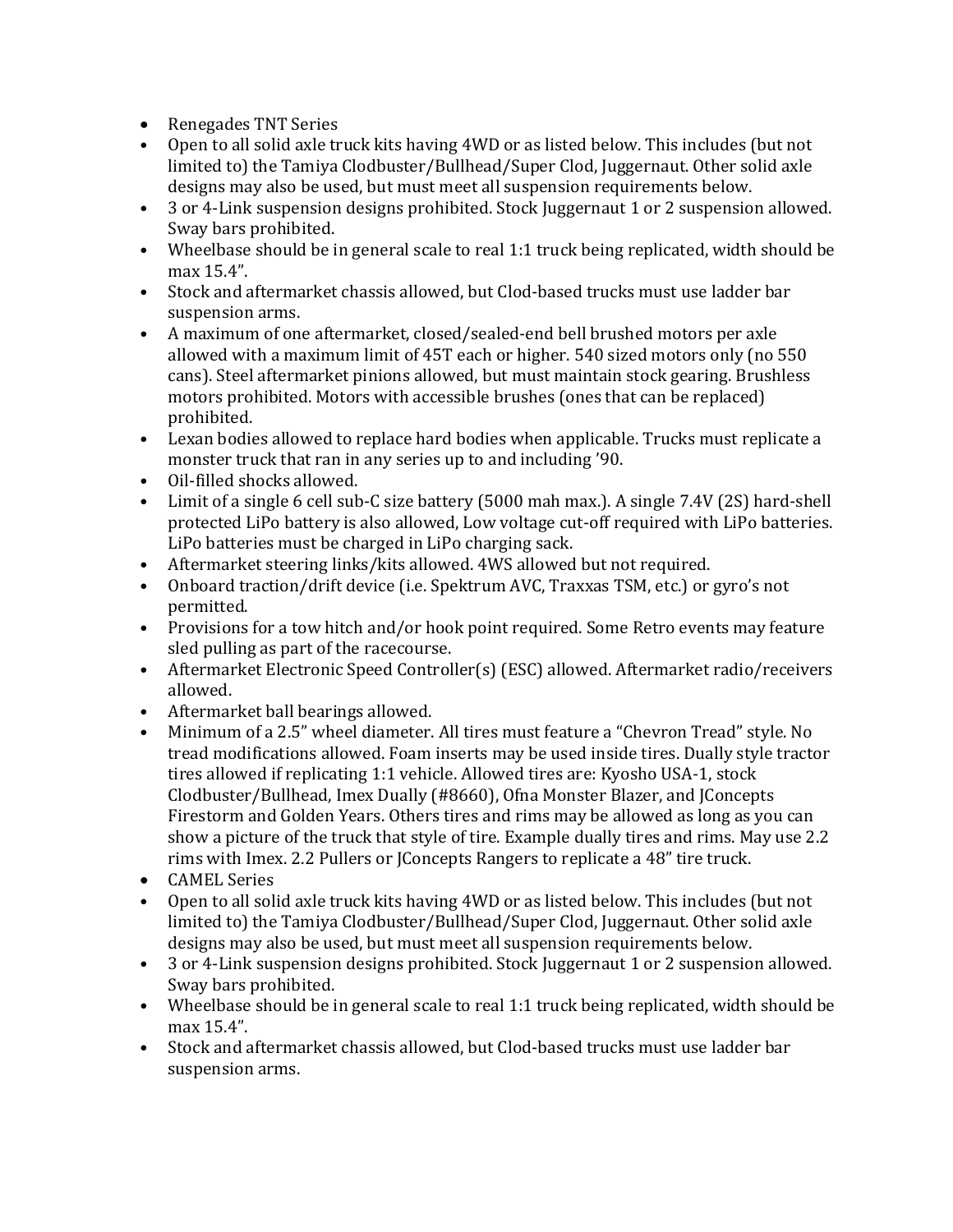- A maximum of one aftermarket, closed/sealed-end bell brushed motors per axle allowed with a maximum limit of 35T each or higher. 540 sized motors only (no 550 cans). Steel aftermarket pinions allowed, but must maintain stock gearing. Brushless motors prohibited. Motors with accessible brushes (ones that can be replaced) prohibited.
- Lexan bodies allowed to replace hard bodies when applicable. Trucks must replicate a monster truck that ran in any point series up to and including '94.
- Oil-filled shocks allowed.
- Limit of a single 6 cell sub-C size battery (5000 mah max.). A single 7.4V (2S) hard-shell protected LiPo battery is also allowed, Low voltage cut-off required with LiPo batteries. LiPo batteries must be charged in LiPo charging sack.
- Aftermarket steering links/kits allowed. 4WS allowed but not required.
- Onboard traction/drift device (i.e. Spektrum AVC, Traxxas TSM, etc.) or gyro's not permitted.
- Aftermarket Electronic Speed Controller(s) (ESC) allowed. Aftermarket radio/receivers allowed.
- Aftermarket ball bearings allowed.
- Minimum of a 2.5" wheel diameter. All tires must feature a "Chevron Tread" style. No tread modifications allowed. Foam inserts may be used inside tires. Dually style tractor tires allowed if replicating 1:1 vehicle. Allowed tires are: Kyosho USA-1, stock Clodbuster/Bullhead, Imex Dually (#8660), Ofna Monster Blazer and JConcepts Firestorm and Golden Years. Others tires and rims may be allowed as long as you can show a picture of the truck that style of tire. Example dually tires and rims.
- PENDA Series
- Open to all solid axle truck kits having 4WD or as listed below. This includes (but not limited to) the Tamiya Clodbuster/Bullhead/Super Clod, Juggernaut. Other solid axle designs may also be used, but must meet all suspension requirements below.
- 3 or 4-Link suspension designs prohibited. Stock Juggernaut 1 or 2 suspension allowed. Sway bars prohibited.
- Wheelbase should be in general scale to real 1:1 truck being replicated, width should be max 15.4".
- Stock and aftermarket chassis allowed, but Clod-based trucks must use ladder bar suspension arms.
- A maximum of two stock or aftermarket, closed/sealed-end bell brushed motors allowed with a maximum limit of 27T each or higher (35T, 45T motors also accepted). 540 sized motors only (no 550 cans). Steel aftermarket pinions allowed, but must maintain stock gearing. Brushless motors prohibited. Motors with accessible brushes (ones that can be replaced) prohibited.
- Lexan bodies allowed to replace hard bodies when applicable. Trucks must replicate a monster truck that ran in any point series up to and including '97.
- Oil-filled shocks allowed.
- Limit of a single 6 cell sub-C size battery (5000 mah max.). A single 7.4V (2S) hard-shell protected LiPo battery is also allowed, Low voltage cut-off required with LiPo batteries. LiPo batteries must be charged in LiPo charging sack.
- Aftermarket steering links/kits allowed. 4WS allowed but not required.
- Onboard traction/drift device (i.e. Spektrum AVC, Traxxas TSM, etc.) or gyro's not permitted.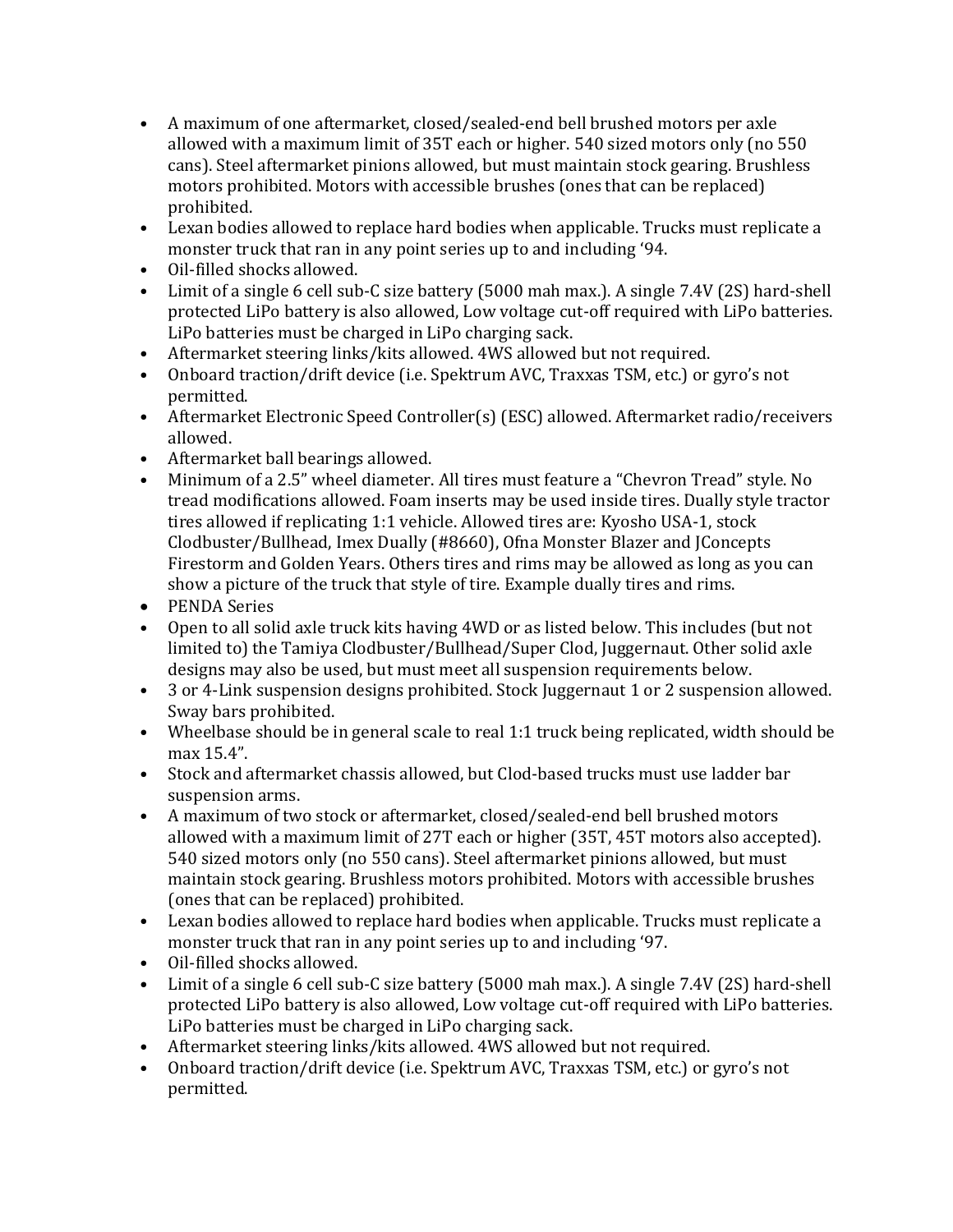- Provisions for a tow hitch and/or hook point required. Some Retro events may feature sled pulling as part of the racecourse.
- Aftermarket Electronic Speed Controller(s) (ESC) allowed. Aftermarket radio/receivers allowed.
- Aftermarket ball bearings allowed.
- Minimum of a 2.5" wheel diameter. All tires must feature a "Chevron Tread" style. No tread modifications allowed. Foam inserts may be used inside tires. Dually style tractor tires allowed if replicating 1:1 vehicle. Allowed tires are: Kyosho USA-1, stock Clodbuster/Bullhead, Imex Dually (#8660), Ofna Monster Blazer, Proline Destroyer and JConcepts Firestorm and Golden Years. Others tires and rims may be allowed as long as you can show a picture of the truck that style of tire. Example dually tires and rims.
- Thunder National
- Open to all solid axle truck kits having 4WD or as listed below. This includes (but not limited to) the Tamiya Clodbuster/Bullhead/Super Clod, Juggernaut. Other solid axle designs may also be used, but must meet all suspension requirements below.
- 3 or 4-Link suspension designs prohibited. Stock Juggernaut 1 or 2 suspension allowed. Sway bars allowed.
- Wheelbase should be in general scale to real 1:1 truck being replicated, width should be max 15.4".
- Stock and aftermarket chassis allowed, but Clod-based trucks must use ladder bar suspension arms.
- A maximum of two brushed motors, can be closed and open ended, allowed with a maximum limit of 15T 540 or 12t 550 sized motors each or higher. Steel aftermarket pinions allowed, but must maintain stock gearing. Brushless motors prohibited.
- Lexan bodies allowed to replace hard bodies when applicable. Trucks must replicate a monster truck that ran in any point series up to and including '00.
- Oil-filled shocks allowed.
- Limit of a single 7 cell 8.4v sub-C size battery (5000 mah max.). A single 11.1V (3S) hard-shell protected LiPo battery is also allowed, Low voltage cut-off required with LiPo batteries. LiPo batteries must be charged in LiPo charging sack.
- Aftermarket steering links/kits allowed. 4WS allowed but not required.
- Onboard traction/drift device (i.e. Spektrum AVC, Traxxas TSM, etc.) or gyro's not permitted.
- Aftermarket Electronic Speed Controller(s) (ESC) allowed. Aftermarket radio/receivers allowed.
- Aftermarket ball bearings allowed.
- Minimum of a 2.5" wheel diameter. All tires must feature a "Chevron Tread" style. No tread modifications allowed. Foam inserts may be used inside tires. Dually style tractor tires allowed if replicating 1:1 vehicle. Allowed tires are: Kyosho USA-1, stock Clodbuster/Bullhead, Imex Dually (#8660), Ofna Monster Blazer and JConcepts Firestorm and Golden Years. Others tires and rims may be allowed as long as you can show a picture of the truck that style of tire. Example dually tires and rims.
- Tough Trax
- Open to all Kyosho Blizzards but must replicate a monster tank. Blizzard FR, SR, DX are to run factory style motor and gear. EV have a max of 27t 540 motor with 86 spur gear and 23 pinion gear Other track driven designs may also be used, but must meet all requirements below.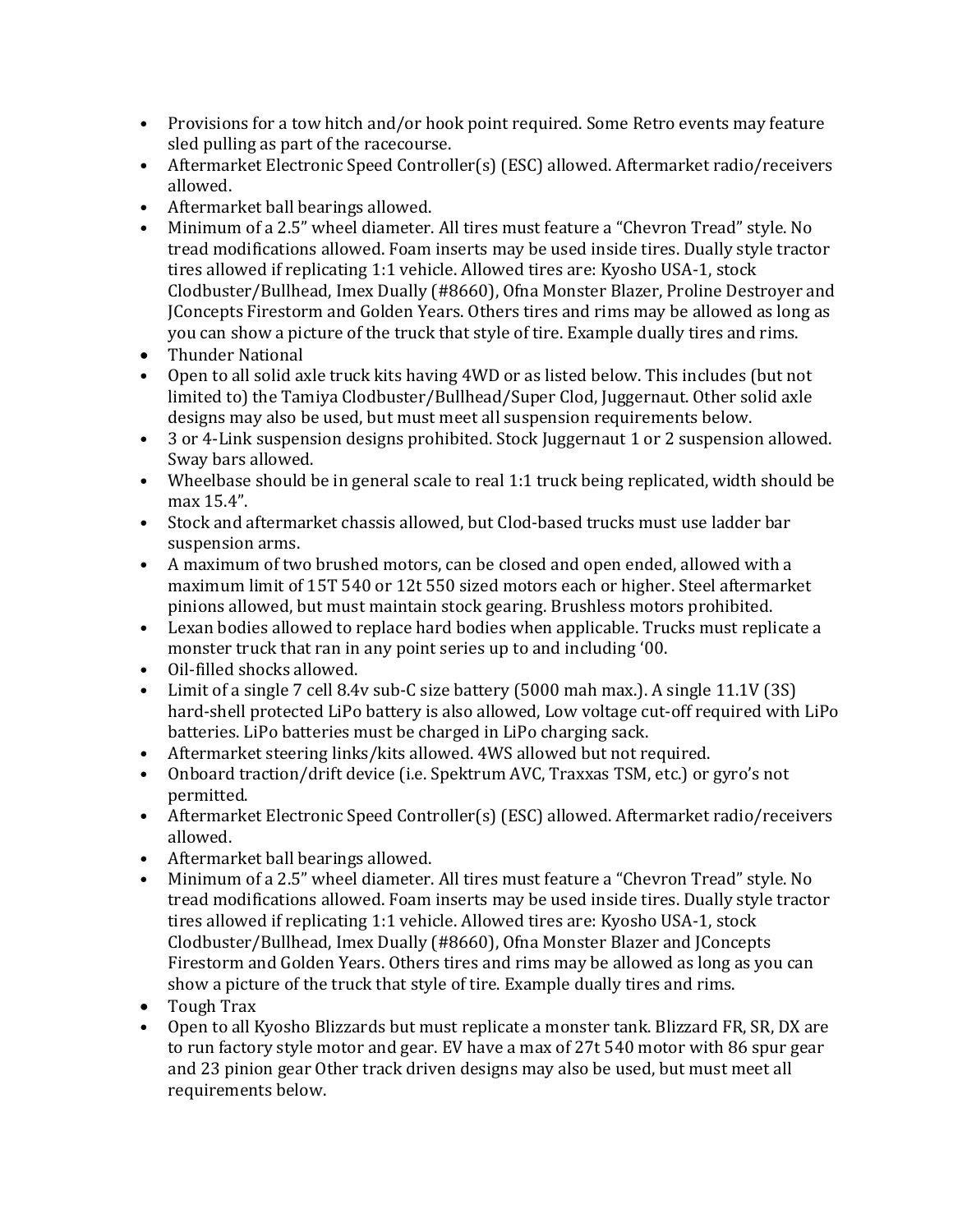- Wheelbase should be in general scale to real 1:1 truck being replicated.
- Stock and aftermarket chassis allowed.
- A maximum of two stock or aftermarket, closed/sealed-end bell brushed motors allowed with a maximum limit of 27T each or higher (35T, 45T motors also accepted). 540 sized motors only (no 550 cans). Steel aftermarket pinions allowed, but must maintain stock gearing. Brushless motors prohibited. Motors with accessible brushes (ones that can be replaced) prohibited.
- Lexan bodies allowed to replace hard bodies when applicable. Trucks must replicate a monster truck that ran in any point series up to and including '00.
- Oil-filled shocks allowed.
- Limit of a single 6 cell sub-C size battery (5000 mah max.). A single 7.4V (2S) hard-shell protected LiPo battery is also allowed, Low voltage cut-off required with LiPo batteries. LiPo batteries must be charged in LiPo charging sack.
- Onboard traction/drift device (i.e. Spektrum AVC, Traxxas TSM, etc.) or gyro's not permitted.
- Aftermarket Electronic Speed Controller(s) (ESC) allowed. Aftermarket radio/receivers allowed.
- Aftermarket ball bearings allowed.
- 4WD 2.2 Pro-Lite
- Open to all solid axle truck kits having 4WD or as listed below. This includes (but not limited to) the Kyosho Twin Force, Tamiya Clodbuster/Bullhead/Super Clodbuster, Juggernaut 1/2, TXT-1/2, Axial AX/SCX10 axles, Axial AR60 axles, Axial SMT10, Redcat Ground Pounder, and HPI Wheely King.
- Vehicles must replicate a monster vehicle with monster tires.
- All aftermarket chassis and sway bars allowed.
- Aftermarket ball bearings allowed.
- Oil-filled shocks allowed. Quantity and mounting locations unlimited.
- Up to two brushed motor(s) allowed, with a maximum limit of 15T 540 size or 12t 550 size can motors allowed.
- Aftermarket pinions/spur gears allowed. Unless factory equipped, adjustable motor mounts not allowed. Modifications to gear case housing motor mounting points not allowed.
- If equipped, factory installed ring and pinion gear ratios must be maintained. HD gear sets allowed (stock ratio only).
- For any truck using a multiple-speed transmission, transmission must be locked in a single gear before competing. On-the-Fly shifting not allowed.
- Onboard traction/drift device (i.e. Spektrum AVC, Traxxas TSM, etc.) or gyro's not permitted
- Battery limited to a single 7.4V (2S) LiPo or up to a 8.4V (7 cell) sub-C cell size battery pack. Only hard-shell protected LiPo batteries allowed. Low voltage cut-off required with LiPo batteries. LiPo batteries must be charged in LiPo charging sack.
- Competitor may modify steering. All aftermarket steering kits allowed. Rear steering may be locked.
- Aftermarket Electronic Speed Controller(s) (ESC) allowed.
- Trucks must run 2.2 tire/wheel sizes. 2.2" max outside bead diameter allowed. Inner bead can be 3.0 -3.2", if using Traxxas Monster Jam (or similar) wheel.
- Trucks may use any available monster truck tires with Chevron "V style" tread. This includes (but not limited to) Axial, Tamiya, Traxxas, Imex, Pro-Line, RC4WD, and HPI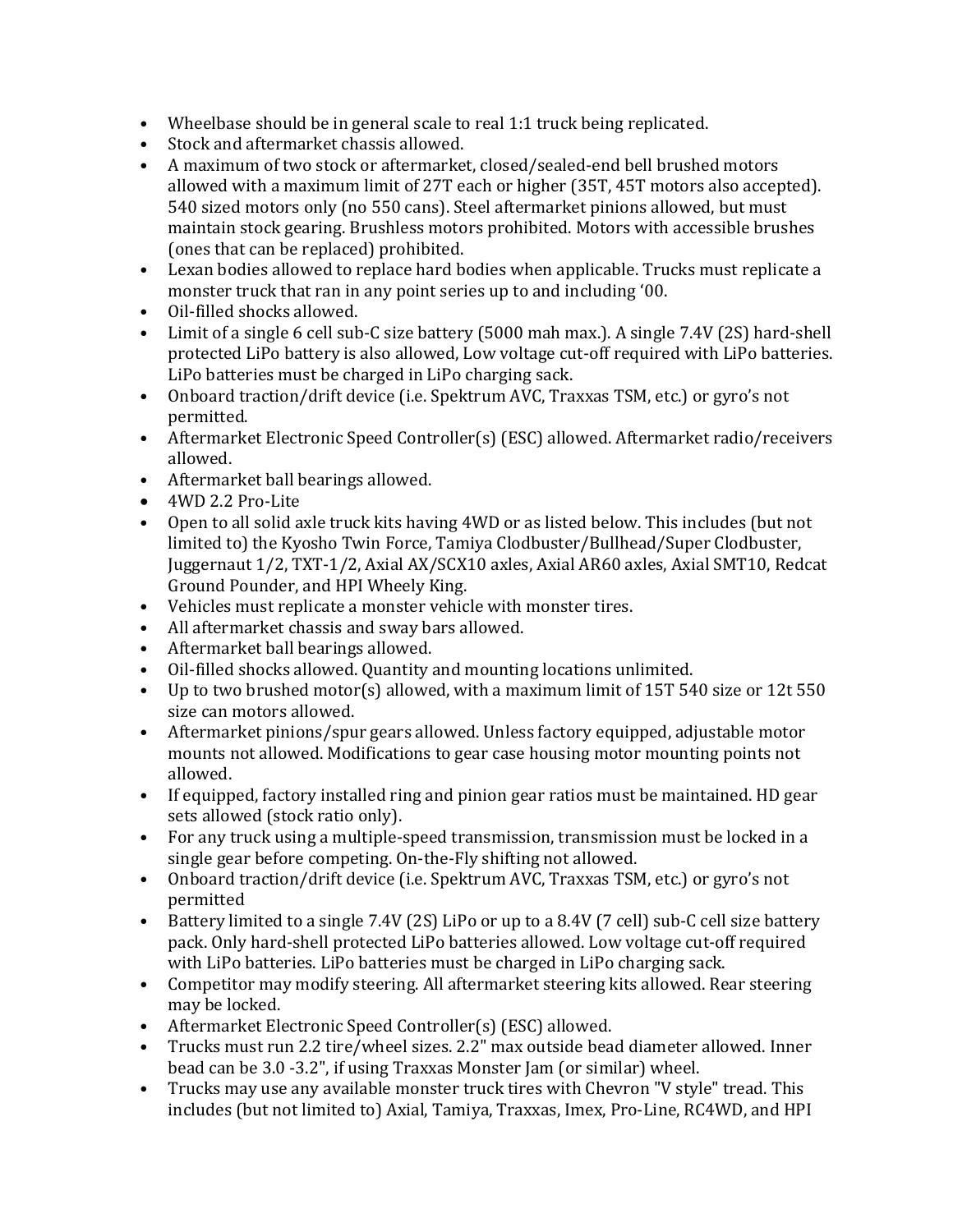tires. Tread modifications allowed. Foam tires not allowed. Foam inserts may be used inside tires.

- 4WD 2.2 Pro-Modified
- Open to all solid axle truck kits having 4WD or as listed below. This includes (but not limited to) the Kyosho Twin Force, Tamiya Clodbuster/Bullhead/Super Clodbuster, Juggernaut 1/2, TXT-1/2, Axial AX/SCX10 axles, Axial AR60 axles, Axial SMT10, Redcat Ground Pounder, and HPI Wheely King.
- Vehicles must replicate a monster vehicle with monster tires.
- All aftermarket chassis and sway bars allowed.
- Oil-filled shocks allowed. Quantity and mounting locations unlimited.
- Battery pack limited to a maximum single 11.1V (3s) LiPo or up to a 10 cell sub-C size. Only hard-shell protected LiPo batteries allowed. Low voltage cut-off required with LiPo batteries. LiPo batteries must be charged in LiPo charging sack.
- Any brushed or brushless motor(s) allowed, with a maximum limit two motors. Aftermarket pinions allowed.
- Competitor may modify steering. All aftermarket steering kits allowed. Rear steering may be locked.
- Aftermarket Electronic Speed Controller(s) (ESC) allowed.
- Onboard traction/drift device (i.e. Spektrum AVC, Traxxas TSM, etc.) or gyro's not permitted.
- Trucks must run 2.2 tire/wheel sizes. 2.2" max outside bead diameter allowed. Inner bead can be 3.0 -3.2", if using Traxxas Monster Jam (or similar) wheel.

• Trucks may use any available monster truck tires with Chevron "V style" tread. This includes (but not limited to) Axial, Tamiya, Traxxas, Imex, Pro-Line, RC4WD, and HPI tires. Tread modifications allowed. Foam tires not allowed. Foam inserts may be used inside tires. 4WD Pro-Lite

• Open to all solid axle truck kits having 4WD or as listed below. This includes (but not limited to) the Kyosho Twin Force, Tamiya Clodbuster/Bullhead/Super Clodbuster, Juggernaut 1/2, TXT-1/2, Axial AX/SCX10 axles, Axial AR60 axles, Axial SMT10, Redcat Ground Pounder, and HPI Wheely King.

- Vehicles must replicate a monster vehicle with monster tires.
- All aftermarket chassis and sway bars allowed.
- Aftermarket ball bearings allowed.
- Oil-filled shocks allowed. Quantity and mounting locations unlimited.

• Up to two brushed motor(s) allowed, with a maximum limit of 15T 540 size or 12t 550 size can motors allowed.

• Aftermarket pinions/spur gears allowed. Unless factory equipped, adjustable motor mounts not allowed. Modifications to gear case housing motor mounting points not allowed.

• If equipped, factory installed ring and pinion gear ratios must be maintained. HD gear sets allowed (stock ratio only).

• For any truck using a multiple-speed transmission, transmission must be locked in a single gear before competing. On-the-Fly shifting not allowed.

• Onboard traction/drift device (i.e. Spektrum AVC, Traxxas TSM, etc.) or gyro's not permitted • Battery limited to a single 7.4V (2S) LiPo or up to a 8.4V (7 cell) sub-C cell size battery pack. Only hard-shell protected LiPo batteries allowed. Low voltage cut-off required with LiPo batteries. LiPo batteries must be charged in LiPo charging sack.

• Competitor may modify steering. All aftermarket steering kits allowed. Rear steering may be locked.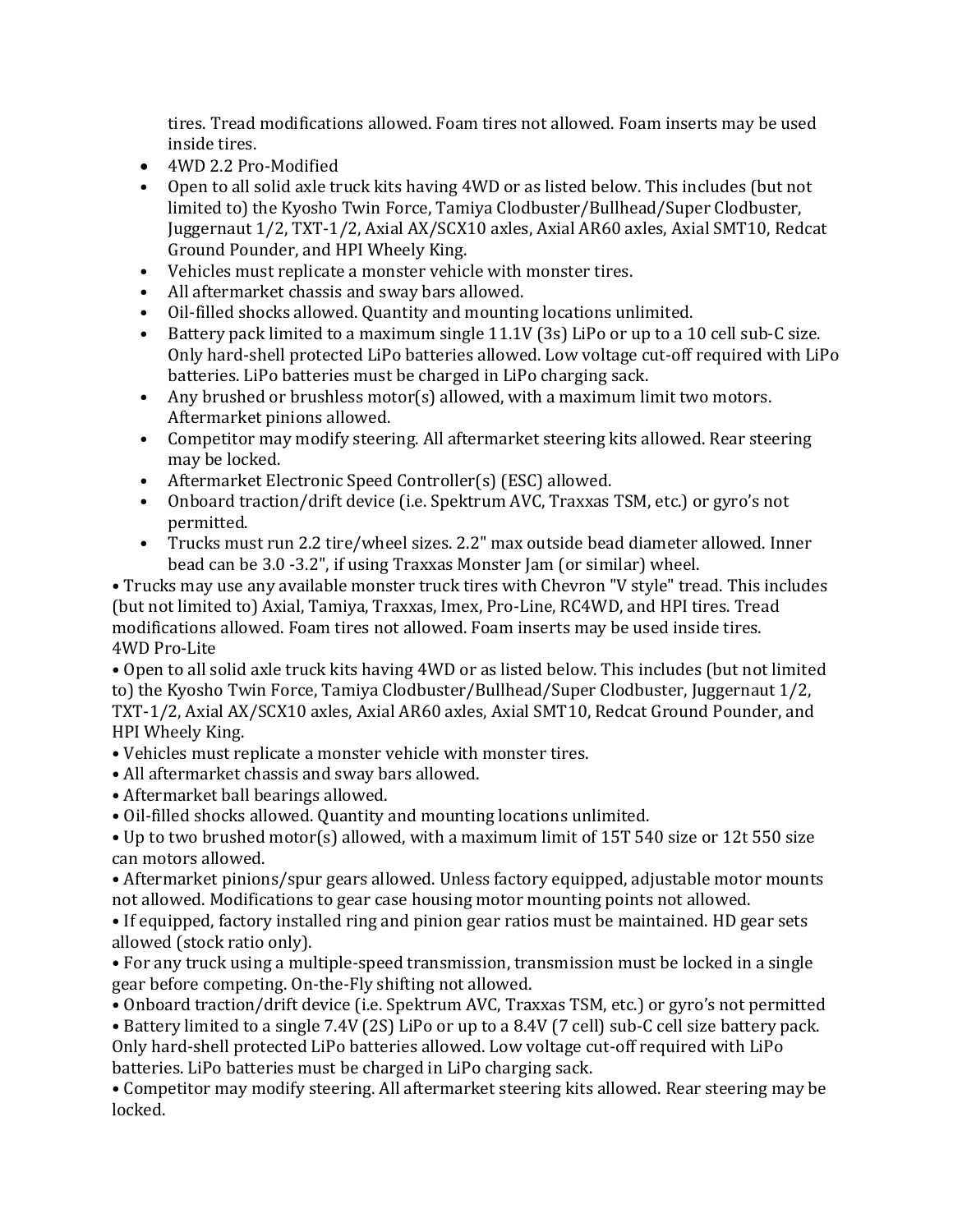• Aftermarket Electronic Speed Controller(s) (ESC) allowed.

• Minimum of a 2.5" wheel diameter. All tires must feature a "Chevron Tread" style. Tread modifications allowed. Foam inserts may be used inside tires.

4WD Pro-Modified

• Open to all solid axle truck kits having 4WD or as listed below. This includes (but not limited to) the Kyosho Twin Force, Tamiya Clodbuster/Bullhead/Super Clodbuster, Juggernaut 1/2, TXT-1/2, Axial AX/SCX10 axles, Axial AR60 axles, Axial SMT10, Redcat Ground Pounder, and HPI Wheely King.

- Vehicles must replicate a monster vehicle with monster tires.
- All aftermarket chassis and sway bars allowed.
- Oil-filled shocks allowed. Quantity and mounting locations unlimited.

• Battery pack limited to a maximum single 11.1V (3s) LiPo or up to a 10 cell sub-C size. Only hard-shell protected LiPo batteries allowed. Low voltage cut-off required with LiPo batteries. LiPo batteries must be charged in LiPo charging sack.

• Any brushed or brushless motor(s) allowed, with a maximum limit two motors. Aftermarket pinions allowed.

• Competitor may modify steering. All aftermarket steering kits allowed. Rear steering may be locked.

- Aftermarket Electronic Speed Controller(s) (ESC) allowed.
- Onboard traction/drift device (i.e. Spektrum AVC, Traxxas TSM, etc.) or gyro's not permitted.
- Trucks must run a minimum 2.5" wheel diameter, or larger.

- Ex.: A Clodbuster/TXT may use a 3.2" diameter wheel only if the tire is the same size or larger than a typical Clodbuster tire. T/EMaxx tires do not meet this requirement on a Clodbsuter. Trucks may use any available monster truck tires. This includes (but not limited to) Tamiya, Ofna, Pro-Line, Imex, RC4WD, and HPI tires. Tread modifications allowed. Foam tires not allowed. Foam inserts may be used inside tires.

Unlimited Class

• Open to all 1/8th scale or smaller truck kits being 2wd or 4WD or as listed below. This includes (but not limited to) the E-Savage, Savage, E-Maxx, Stampede, Konghead.

- Wheelbase should be in general scale to real 1:1 truck being resembled
- Stock and aftermarket chassis allowed.

• Lexan bodies allowed to replace hard bodies when applicable. Trucks must resemble a monster truck.

• Oil-filled shocks allowed.

• Hard-shell protected LiPo battery is also allowed, Low voltage cut-off required with LiPo batteries. LiPo batteries must be charged in LiPo charging sack.

- Aftermarket steering links/kits allowed. 4WS allowed but not required.
- Onboard traction/drift device (i.e. Spektrum AVC, Traxxas TSM, etc.) or gyro's not permitted.

• Aftermarket Electronic Speed Controller(s) (ESC) allowed. Aftermarket radio/receivers allowed.

• Aftermarket ball bearings allowed.

Freestyle Scoring

• Freestyle will be voluntary and separate from the elimination racing. Each competitor wishing to freestyle will receive up to two (2) scored minutes on the track. Each competitor is limited to 2 trucks in this event.

• All classes will compete together except retro, each entry will be judged according to their classes' capabilities.